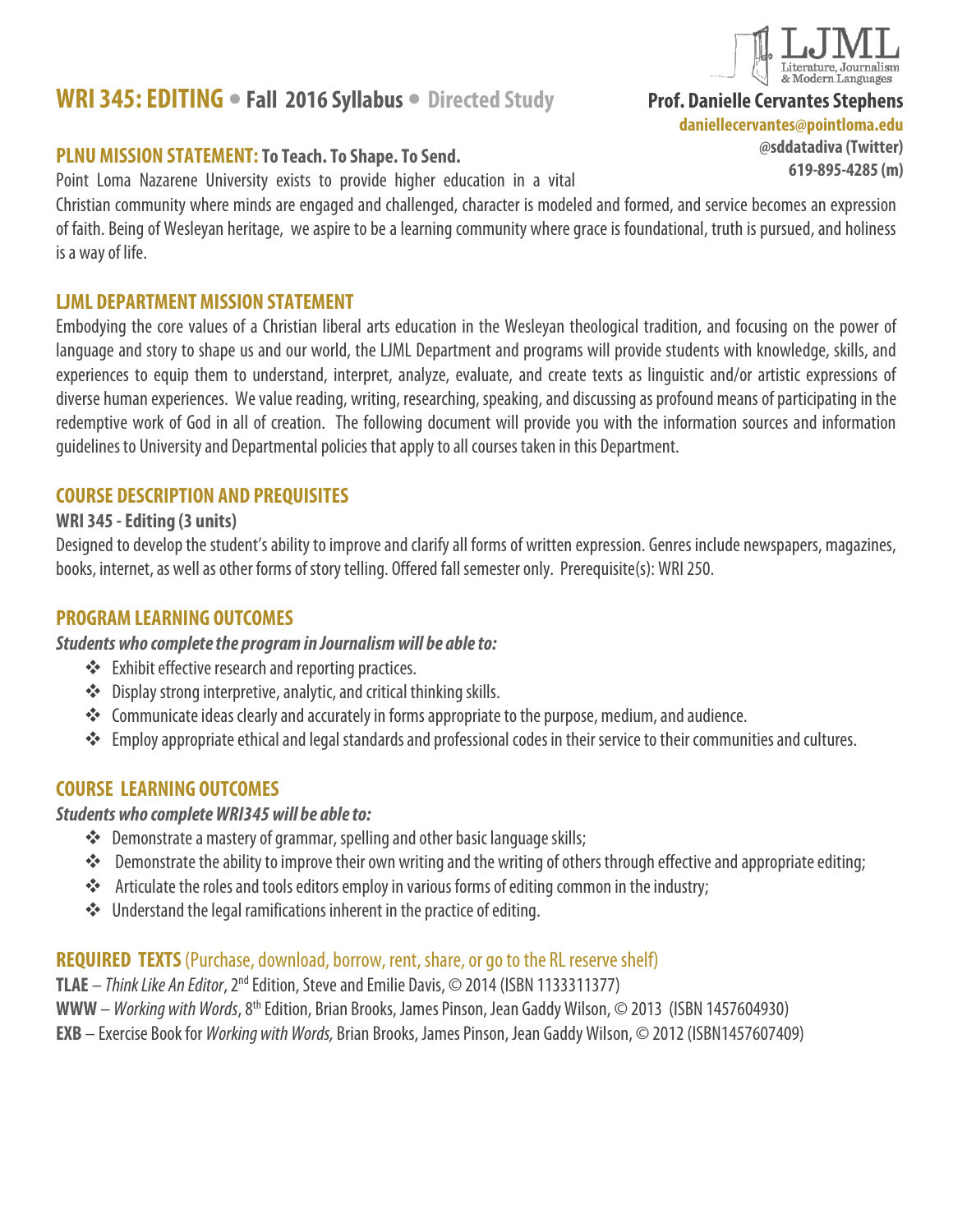### **SUGGESTED TEXTS**

**APS** – *AP Stylebook*. Access to the most current online or print edition is fine.

**NITN** – *Numbers in the Newsroom: Using Math and Statistics in News*by Sarah Cohen (Ed. 2) [\(store.ire.org/collections/books\)](http://store.ire.org/collections/books)

## **COURSE GRADING | GRADE BREAKDOWN**

| Topical literacy / deep reading (R&Rs and EQs)         | 25 percent |
|--------------------------------------------------------|------------|
| Skills practice (grammar exercises, editing exercises) | 25 percent |
| Skills application / proficiency (GQs)                 | 25 percent |
| Semester assessment (comprehensive final exam)         | 15 percent |
| Engagement (attendance, participation)                 | 10 percent |

### **GRADE CALCULATION (Expressed in percentages)**

| <b>A</b> 95-100 <b>B</b> + 87-89 <b>C</b> + 77-79 |  |                                                              | $D+ 67-69$ |  |
|---------------------------------------------------|--|--------------------------------------------------------------|------------|--|
|                                                   |  | <b>A-</b> 90-94 <b>B</b> 84-86 <b>C</b> 74-76 <b>D</b> 64-66 |            |  |
|                                                   |  | <b>B</b> - 80-83 <b>C</b> - 70-73 <b>D</b> - 60-63           |            |  |

### **ATTENDANCE POLICY**

Ten percent of your course grade is based on attendance and participation. **In order to avoid losing attendance points, you may not have more than two (2) unexused absences or four (4) total absences of any kind in the entire semester.** Yes, that counts for official school business as well, as if you make a decision to do an activity that keeps you out of class for the total equivalent of two weeks, you should reconsider your schedule.

### **EXTRA CREDIT POLICY**

Extra credit is a priviledge, not a right, to students who are participating fully in class and turning in their assignments, but need to improve their grades because they fell short a couple or more times and are actively trying to improve and correct their performance. Therefore, in order to qualify for extra credit, **you may not be missing any major assignments at the time of engaging in extra credit, and you may not have more than two (2) unexused absences or three (3) total absences of any kind in the entire semester. In addition, you must have at C+ average (77% or higher) at the end of the semester for your extra credit to apply.**These terms can change at any time.

### **DISCLOSURES AND FINE PRINT**

#### **Public discourse**

By continuing in this class, you acknowledge that your work may be viewed by others in the class. Unless students opt-out in writing, their work, such as final drafts of stories, research or analysis may be incorporated into instruction. Some of the work we will do in this class is cooperative, by nature of the class discussions and general feedback given to written work and/projects; thus you should think of all your writing and speaking for and in class as public, not private, discourse.

#### **Inclusive language**

Because the Literature, Journalism, and Modern Language department recognizes the power of language, all public language usedin this course, including written and spoken discourse, will be inclusive. This standard is outlined by all major academic style guides, including MLA, APA, and Chicago, and is the norm in university-level work.

#### **Diversity statement**

Point Loma Nazarene University is committed to diversity in the classroom, in its publications and in its various organizations and components. Faculty and staff recognize that the diverse backgrounds and perspectives of their colleagues and students are best served through respect toward gender, disability, age, socioeconomic status, ethnicity, race, culture and other personal characteristics. In addition, the department of Literature, Journalism, and Modern Languages is committed to taking a leadership position that calls for promoting a commitment to diversity in and out of the classroom and in the practices of writing, journalism, and the study of literature.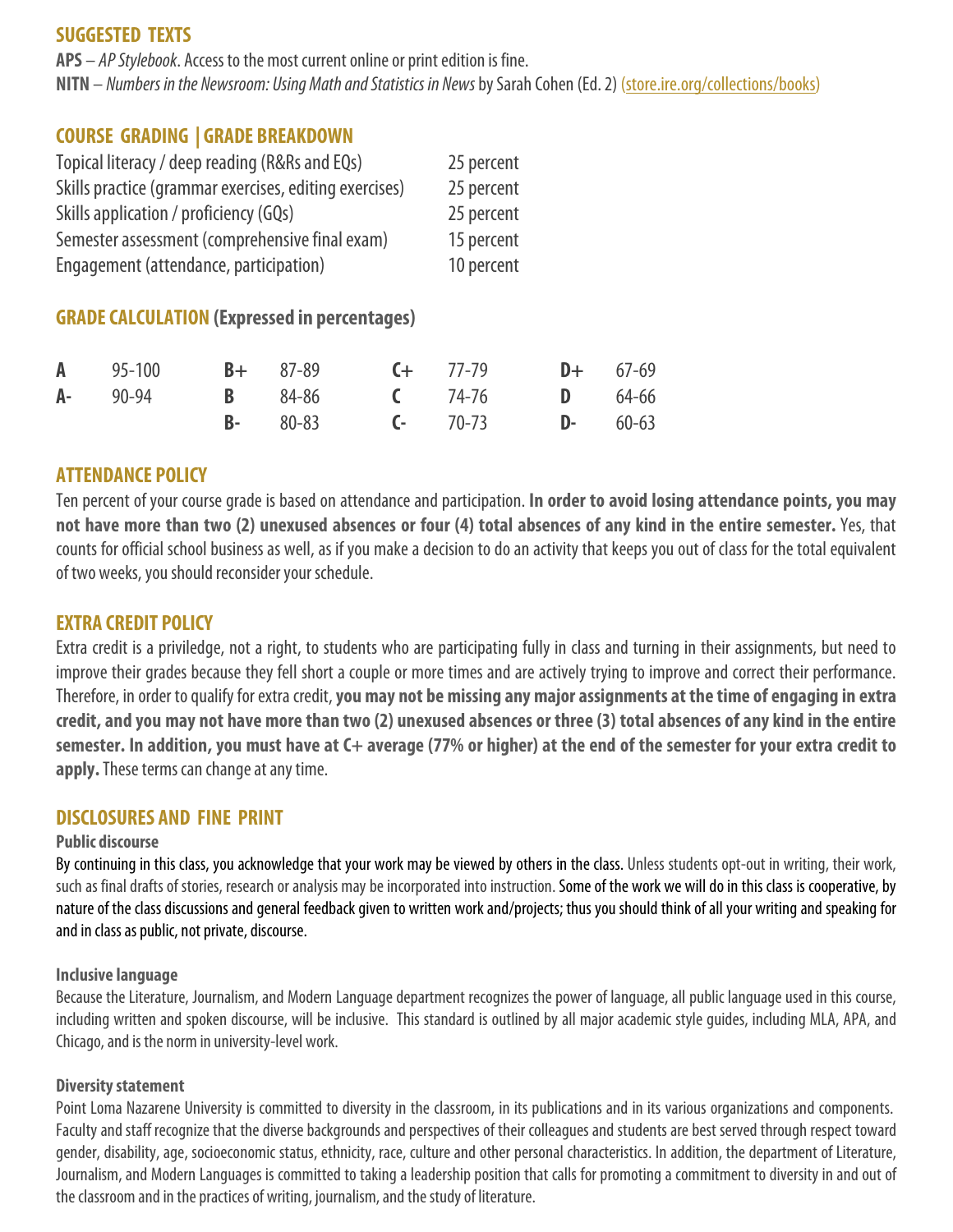#### **FERPA policy** (Family Educational Rights and Privacy Act)

In compliance with federal law, neither PLNU student ID nor social security number should be used in publicly posted grades or returned sets of assignments without student written permission. This class will meet the federal requirements by (Note: each faculty member should choose one strategy to use: distributing all grades and papers individually; requesting and filing written student permission; or assigning each student a unique class ID number not identifiable on the alphabetic roster.). Also in compliance with FERPA, you will be the only person given information about your progress in this class unless you have designated others to receive it in the "Information Release" section of the student portal.

#### **Academic accommodations**

While all students are expected to meet the minimum academic standards for completion of their courses as established by the instructors, students with special needs may require academic accommodations. At Point Loma Nazarene University, students requesting academic accommodations must file documentation with the Disability Resource Center (DRC), located in the Bond Academic Center. Once the student files documentation, the Disability Resource Center contacts the student's instructors and provides written recommendations for reasonable and appropriate accommodations to meet the individual needs of the student. This policy assists the university in its commitment to full compliance with Section 504 of the Rehabilitation Act of 1973, the Americans with Disabilities (ADA) Act of 1990, and ADA Amendments Act of 2008, all of which prohibit discrimination against students with special needs and quarantees all qualified students equal access to the benefits of PLNU programs and activities. Students have the right to appeal decisions regarding academic accommodations. In order to provide prompt and equitable resolution, the student must submit a written or verbal statement to the Director of Academic Advising who will conduct the appeal process in consultation with the Vice President for Student Development.

#### **Academic honesty**

The Point Loma Nazarene University community holds the highest standards of honesty and integrity in all aspects of university life. Any violation of the university's commitment is a serious affront to the very nature of Point Loma's mission and purpose. Violations of academic honesty include cheating, plagiarism, falsification, aiding academic dishonesty, and malicious interference.

*Cheating* is the use of unauthorized assistance that results in an unfair advantage over other students. It includes but is not limited to: Bringing and/or using unauthorized notes, technology or other study aids during an examination; looking at other students' work during an exam or in an assignment where collaboration is not allowed; attempting to communicate with other students in order to get help during an exam or in an assignment where collaboration is not allowed; obtaining an examination prior to its administration; allowing another person to do one's work and submitting it as one's own; submitting work done in one class for credit in another without the instructor's permission.

*Plagiarism*is the use of an idea, phrase or other materials from a source without proper acknowledgment of that source. It includes but is not limited to: The use of an idea, phrase, or other materials from a source without proper acknowledgment of that specific source in a work for which the student claims authorship; the misrepresentation and/or use of sources used in a work for which the student claims authorship; the use of papers purchased online as all or part of an assignment for which the student claims authorship; submitting written work, such as laboratory reports, computer programs, or papers, which have been copied from the work of other students, with or without their knowledge and consent.

*Falsification* is the alteration of information or forging of signatures on academic forms or documents. It includes but is not limited to: using improper methods of collecting or generating data and presenting them as legitimate; altering graded work and submitting it for re-grading; falsifying information on official academic documents such as drop/add forms, incomplete forms, petitions, recommendations, letters of permission, transcripts or any other university document; misrepresenting oneself or one's status in the university.

*Aiding academic dishonesty*is assisting another person in violating the standards of academic honesty. It includes but is not limited to: Allowing other students to look at one's own work during an exam or in an assignment where collaboration is not allowed; providing information, material, or assistance to another person knowing that it may be used in violation of academic honesty policies; providing false information in connection with any academic honesty inquiry.

*Malicious intent* is misuse of academic resources or interference with the legitimate academic work of other students. It includes but is not limited to: removing books, journals or pages of these from the library without formal checkout; hiding library materials; refusing to return reserve readings to the library; damaging or destroying the projects, lab or studio work or other academic product of fellow students.